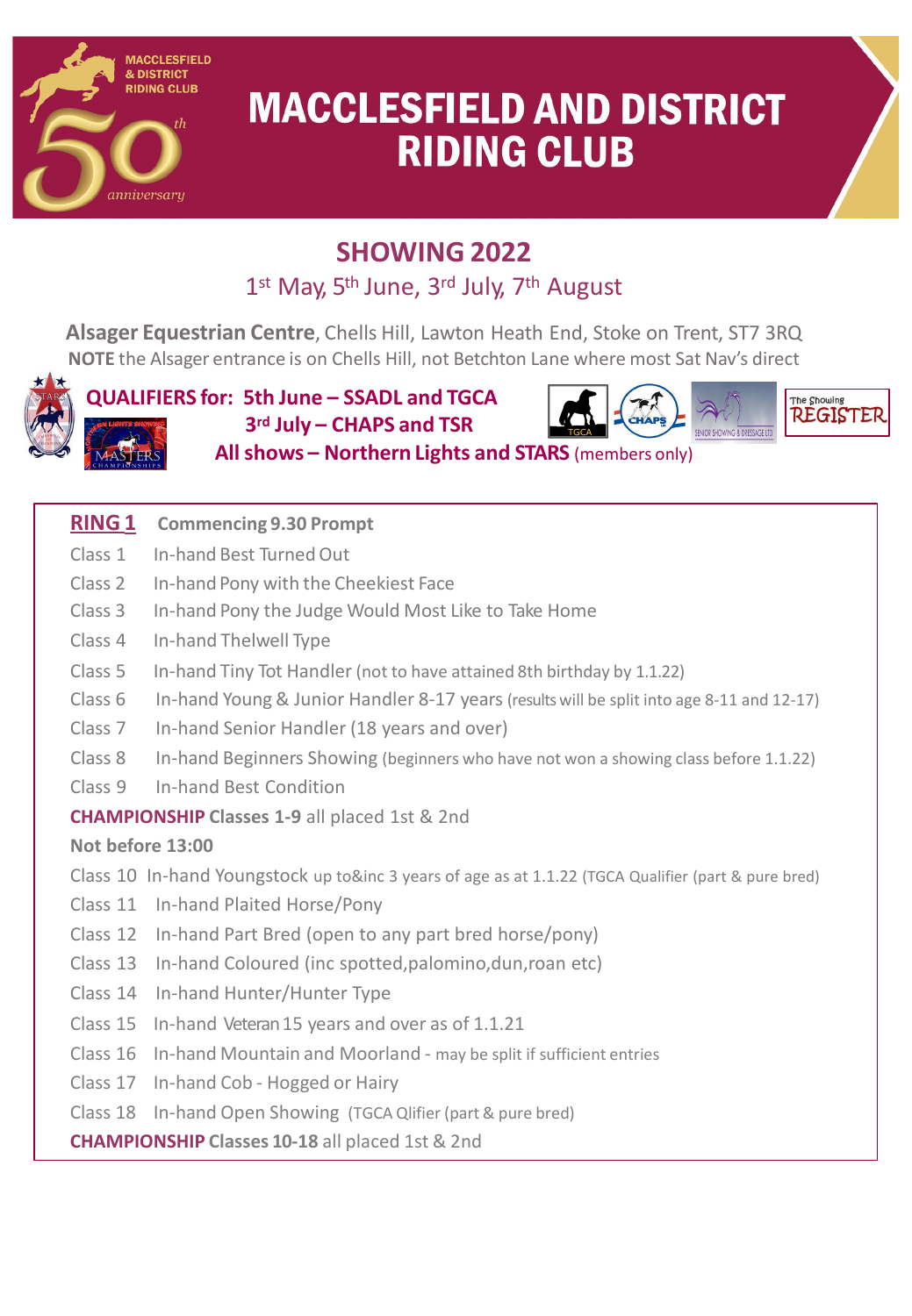

# **MACCLESFIELD AND DISTRICT RIDING CLUB**

## **SHOWING 2022**

### **RING 2 Commencing 10.00 Prompt**

- Class 19 Best TurnedOut Ridden
- Class 20 Novice Ridden Horse/Pony (novice or young horses not to have been placed first in any class)
- Class 21 Ridden Coloured (inc spotted,palomino,dun,roan etc) Ridden Part
- Class 22 Part Bred (open to any part bred horse or pony)
- Class 23 Ridden Veteran horse/ponies aged 15 years and above as at Ridden
- Class 24 Mountain and Moorland
- Class 25 Ridden Cob Hogged or Hairy Ridden
- Class 26 HunterHorse or pony
- Classes 19-26 May be split if sufficient entries

**CHAMPIONSHIP Classes 19-26** all placed 1st & 2nd

#### **Not before 13:00**

- Class 27 Lead Rein Equitation riders 8 years and under, (lead rein attached to noseband) First
- Class 28 Ridden Equitation Riders 10 yrs and Under (canter optional)
- Class 29 Junior Equitation (riders 11yrs -17yrs) Senior
- Class 30 Equitation (riders 18yrs and over)
- Class 31 Have a Go (For nervous or novice riders, horse/pony and rider any age. Any suitable bridle)
- Class 32 Open Ridden Showing (TGCA Qlifier (part & pure bred)
- Class 33 Riding Club Horse/Pony (resultssplit into horse/pony)

### **CHAMPIONSHIP Classes 27-33** all placed 1st & 2nd

**CHAMPIONSHIP** Quest for a Star championship Go for Glory Championship

**SPECIAL August show only CONCURS d'ELEGANCE** Open to any Horse/Rider combination in Period Costume

### **ENTRY FEES: In advance via Horse Monkey**

**Members** £8.00 50<sup>th</sup> Anniversary Special

**On the day entries** Add £2 onto class price

### **NOTES:**

N**on-Members** £10.00

ALL IN-HAND CLASSES: Must be competent handlers and appropriately dressed.

Under 16s must wear hard hats, all other handlers must wear suitable headwear.

Children/competitors must not be carried, assistants in the ring must wear appropriate head and footwear

COLTS & STALLIONS: Are allowed at this show but must be handled by someone over the age of 18 and must be bitted and wear stallion disk

COMPETITION CLOTHING MUST BE WORN – Dark breeches and/or yard boots NOT acceptable

**MDRC General Rules Apply** – See our website [www.maccridingclub.co.uk](http://www.maccridingclub.co.uk/)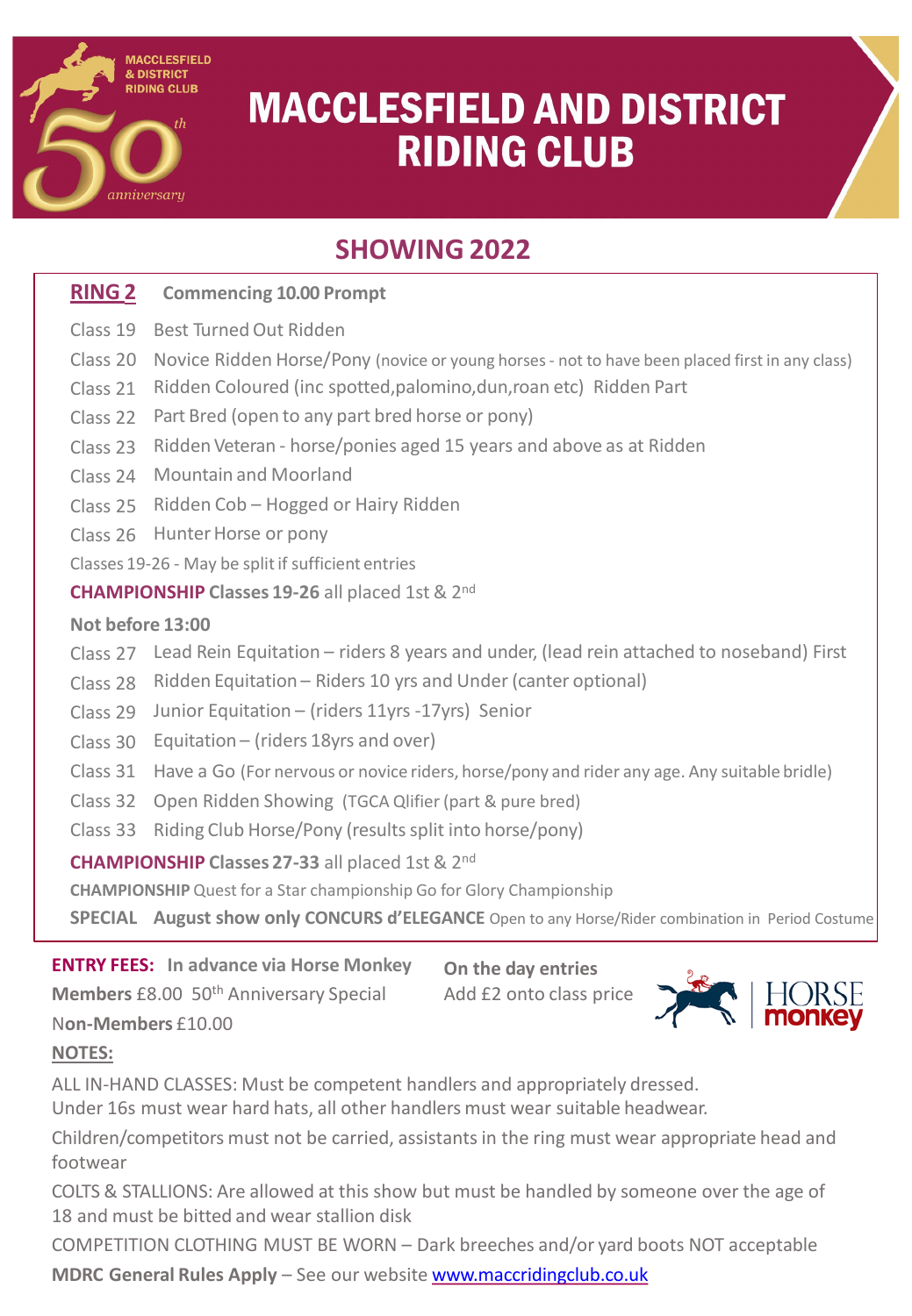

# **MACCLESFIELD AND DISTRICT RIDING CLUB**



## **SHOWING 2022**

**QUALIFIERS for: 5th June – SSADL and TGCA Allshows – Northern Lights and STARS** (members only)



**SSADL HOME PRODUCED MEMBERS CHALLENGE IN – HAND & RIDDEN & THE SENIOR OF THE YEAR 2022 QUALIFIERS – 5th June**

**COMPRISING OF MEMBERS OPEN CHALLENGES / MEMBERS MOUNTAIN & MOORLAND CHALLENGES MEMBERS LEAD REIN/FIRSTRIDDEN CHALLENGESNEW FOR 2022 / MEMBERS FOREIGN BREEDS CHALLENGES SENIOR OF YEAR CHAMPIONSHIP** (This series is open members/non-members. Non - members will have 10 days to join the society, on receiving a qualification card) PRE-SENIOR IN-HAND PONY OR HORSE 15-18 years old

SENIOR IN-HAND PONY OR HORSE 19-23 years old SENIOR –PLUS IN-HAND PONY OR HORSE 24 years old and over PRE-SENIOR RIDDEN PONY OR HORSE 15-18 years old SENIOR RIDDEN PONY OR HORSE 19-23 years old SENIOR –PLUS RIDDEN PONY OR HORSE 24 years old and over MIXED AGE IN HAND PONY OR HORSE 15 years old and over MIXED AGE RIDDEN PONY OR HORSE 15 years old and over

SSADL Home Produced Qualifiers are OPEN to both Members and Non-Members of SSADL No Spurs, No Galloping, No Wearing of Face/Body Jewellery. Foals are NOT permitted SSADL Classes For In-Hand Classes- Minimum age of handler = 10 years old. First Ridden ponies/riders will be asked after the initial walk round to come into the centre of the ring. First Ridden Competitors will only canter in their individual shows. Lead Rein Riders: If a strip section is required a lead rein rider MUST stay mounted. STALLIONS- Either for In Hand or Ridden classes, Competitors Must be 16 years of age or over. Competitors cannot enter the ring once the command of trot has been given. The same rider/handler/pony/horse combination must stay the same from qualifier to Grand Finals, unless special circumstances should arise, then it will be left to the discretion of the directors and advisory committee to oversee this rule if required.

ALL COMPETITORS SHOULD AQUAINT THEMSELVES WITH SSADL RULES BEFORE ENTERING SSADL Rulebook can be found at www.seniorshowinganddressage.co.uk

#### **New Qualification System:**

This year all members will receive their own qualification card. This is to be signed in the at time of judging/presentation. This is the members responsibility to ensure the right qualifier is signed for.

The 1st to 2nd from each AGE section will qualify for the SSADL Members Open Challenge. ( If a competitor has already qualified the qualification can be passed down no lower the 5th place).

The two highest placed Mountain and Moorland ponies within a class will qualify for Members Mountain and Moorland Challenge.

The two highest placed Lead Rein/First Ridden ponies within a class will qualify for the Members Lead Rein/First Ridden Challenge.

NEW FOR 2022 The two highest placed Foreign Breeds animals within a class will qualify for the Members Foreign Breeds Challenge The winner from each class will qualify for the Senior of Year Championship

Once a member has filled their qualification card to the relevant classesthen said card must be sent in to the Office by normal post no later than the 30th August 2022. REMEBER TO PHOTOCOPY YOUR CARD.

Non – Members Qualification cards will be handed out in the ring to the two highest placed competitors in each section these are for Non-Members ONLY

Qualification cards MUST be returned to SSADL Head Office within the 10-day period of date of show along with a 2022 Membership form completed and payment made. Once a qualification card/membership is sent in correctly along with payment only then will Members be eligible for the Members Challenge Preliminary rounds and Challenge Finals to the held at the SSADL National Championship Show on the 9th, 10th 11th September 2022 at Onley Grounds, Rugby, Warwickshire.

Please make a copy of your card and do not sent recorded delivery

For Further Showing Information -Head Office Suncrest 119 High Lane, Brown Edge, Stoke on Trent, Staffordshire. ST6 8RTTel 01782 503526 New e-mail [info@seniorshowinganddressage.co.uk](mailto:info@seniorshowinganddressage.co.uk) [www.seniorshowinganddressage.co.uk](http://www.seniorshowinganddressage.co.uk/)